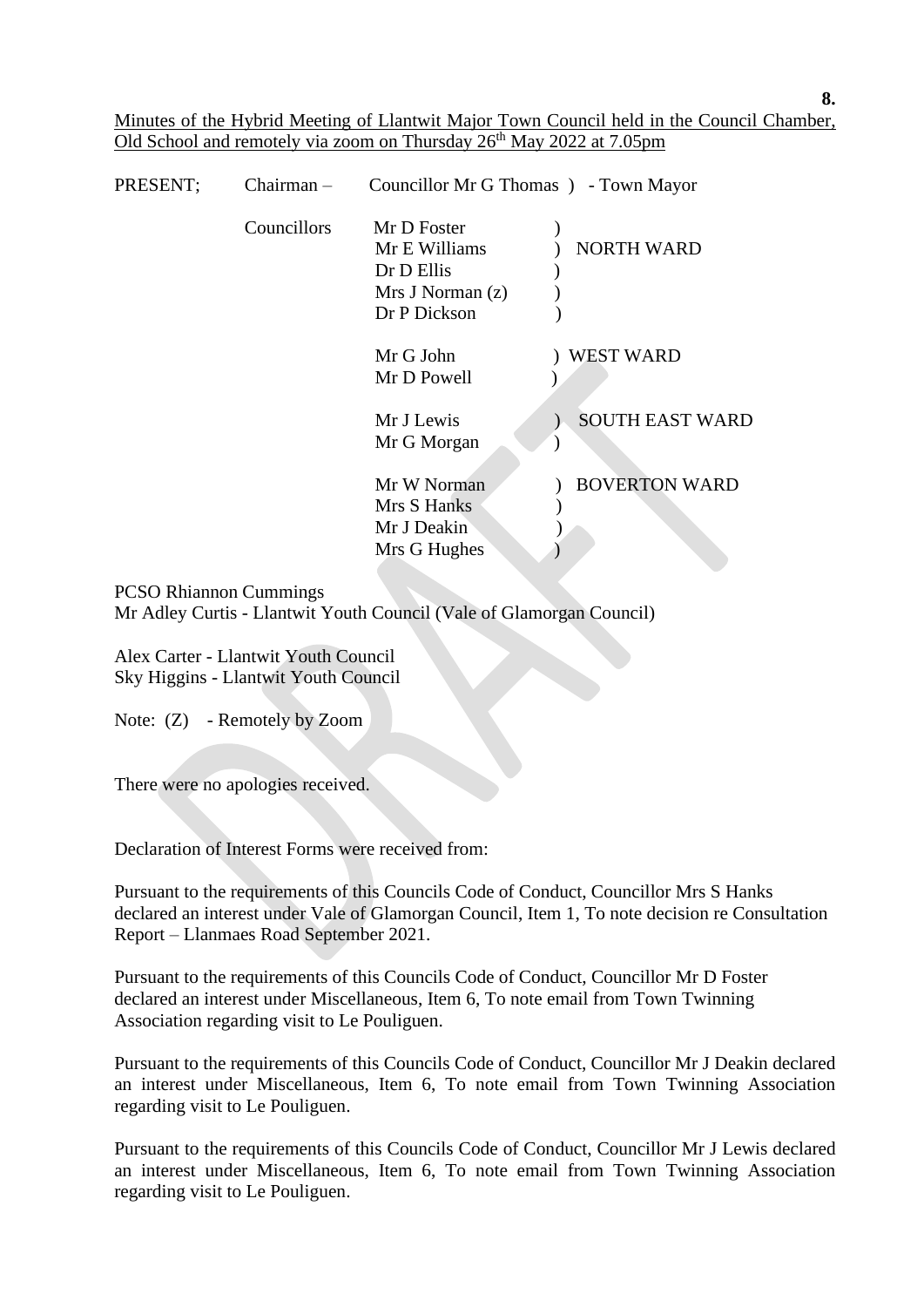**9.** Councillor Thomas asked permission to bring forward items Community Constable and Youth Council.

# **ITEMS BROUGHT FORWARD**

## **12. COMMUNITY CONSTABLE**

# **To receive Community Constables report**

PCSO Cummings stated that for the period 25<sup>th</sup> April 2022 to the 25<sup>th</sup> May 2022 there had been 22 reported crimes. These included 11 domestic related crimes, 3 damage crimes, 2 theft crimes, 3 Assaults, 1 attempted burglary, 1 shed burglary and 3 sexual offences. PCSO Cummings said there were still Anti-Social Behaviour issues in the following areas of the town:

Seys Court, Nicholl Court, Crawshay / Trevelyan Court, Bedford Rise, Vachell Court

 PCSO Cummings also informed Councillors of two scams via social media. One through Instagram and a scam text claiming to be NHS and requesting you pay for a Covid Test.

 She also stated that the Community Garden Project at Crawshay House was progressing well and a Summer Picnic was planned for the 15<sup>th</sup> July 2022 utilising the produce grown from the garden. She confirmed the Coastal Suicide Prevention Project was continuing in liaison with the Jacob Abraham Foundation and the Foundation would be in touch in the near future to arrange training for Councillors and Staff.

 Councillor Thomas thanked PCSO Cummings for her attendance and PCSO Cummings vacated the Council Chamber.

# **13. YOUTH COUNCIL**

# **Youth Activity Progress**

 Adley Curtis introduced Councillors to two new members of the Youth Council, Alex Carter and Sky Higgins. Mr Curtis stated that at present they had 8 members, but they hoped to increase this to 12 with ongoing recruitment that was being undertaken with schools in the area. Ashley Curtis stated that for the forth coming year they would be looking into Project Zero and were hoping to have a meeting with the Vale of Glamorgan Council to discuss the way forward.

 Mr Curtis also stated that they were continuing rolling out 'Period Dignity' and were going to be giving access to sanitary packs every Wednesday evening at the CF61 Building. Adley Curtis confirmed the Youth Council had 6 members taking part in the Jubilee Celebrations in Seaview Park on the 5<sup>th</sup> June 2022 and would be undertaking some sporting events and also use the event to promote the Youth Council and try to recruit further new members.

The Llantwit Youth Council vacated the Council Chamber.

Councillor Mrs Norman vacated the Meeting due to technical issues with the remote link.

# **14. MINUTES**

# **Full Town Council Meeting held 28th April 2022**

The minutes of the Full Town Council Meeting held on the 28<sup>th</sup> April 2022, had previously been circulated to Council Members. It was stated that under Minutes (Fair Trade Forum Meeting held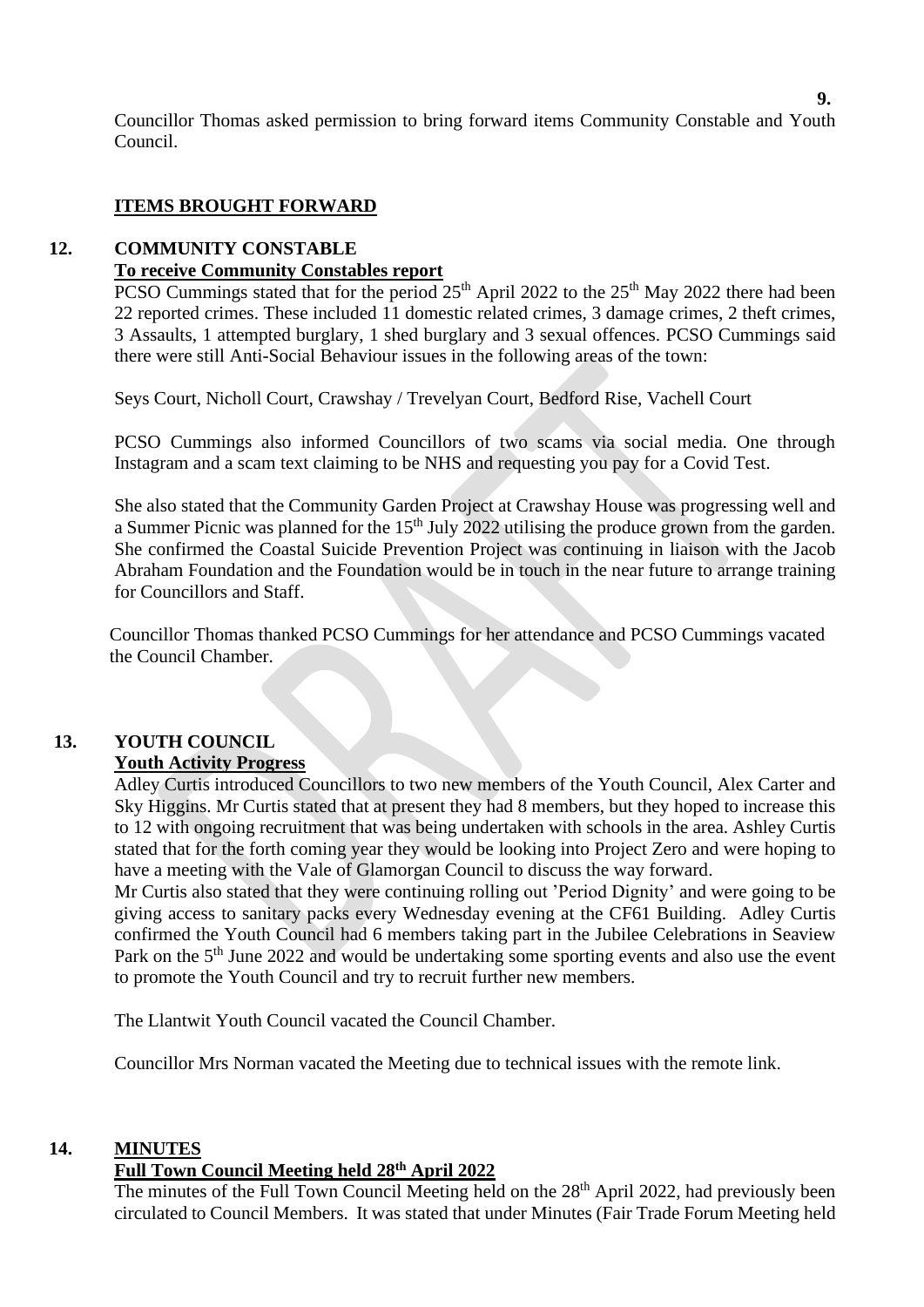7<sup>th</sup> April 2022) it should read 'Fair Trade Forum Meeting' and not as previously stated Footpath Forum Meeting'.

**RESOLVED:** That subject to the above amendments the minutes of the Full Town Council Meeting held on 28<sup>th</sup> April 2022 be adopted and accepted as a true record.

## **Matters Arising**

There were no matters arising.

# **Planning Committee Meeting held 27 th April 2022**

The minutes of the Planning Committee Meeting held on  $27<sup>th</sup>$  April 2022, had previously been circulated to Council Members.

**RESOLVED:** That the minutes of the Planning Committee Meeting held on 27<sup>th</sup> April 2022 be accepted as a true record and all recommendations be actioned by the Town Clerk.

#### **Matters Arising**

The were no matters arising.

# **Platinum Jubilee Committee Meeting held 28th April 2022**

The minutes of the Platinum Jubilee Committee Meeting held on  $28<sup>th</sup>$  April 2022, had previously been circulated to Council Members.

**RESOLVED:** That the minutes of the Platinum Jubilee Committee Meeting held on 28<sup>th</sup> April 2022 be accepted as a true record and all recommendations be actioned by the Town Clerk.

#### **Matters Arising**

The were no matters arising.

#### **Allotment Sub Committee Meeting held 3 rd May 2022**

The minutes of the Allotment Sub Committee Meeting held on  $3<sup>rd</sup>$  May 2022, had previously been circulated to Council Members.

**RESOLVED:** That the minutes of the Allotment Sub Committee Meeting held on 3<sup>rd</sup> May 2022 be accepted as a true record and all recommendations be actioned by the Town Clerk.

**Matters Arising** The were no matters arising

# **15. PUBLIC QUESTION TIME**

**To receive any questions from members of the public in accordance with Standing Orders and Town Council Public Question Time Protocol** No members of the public attended the Meeting.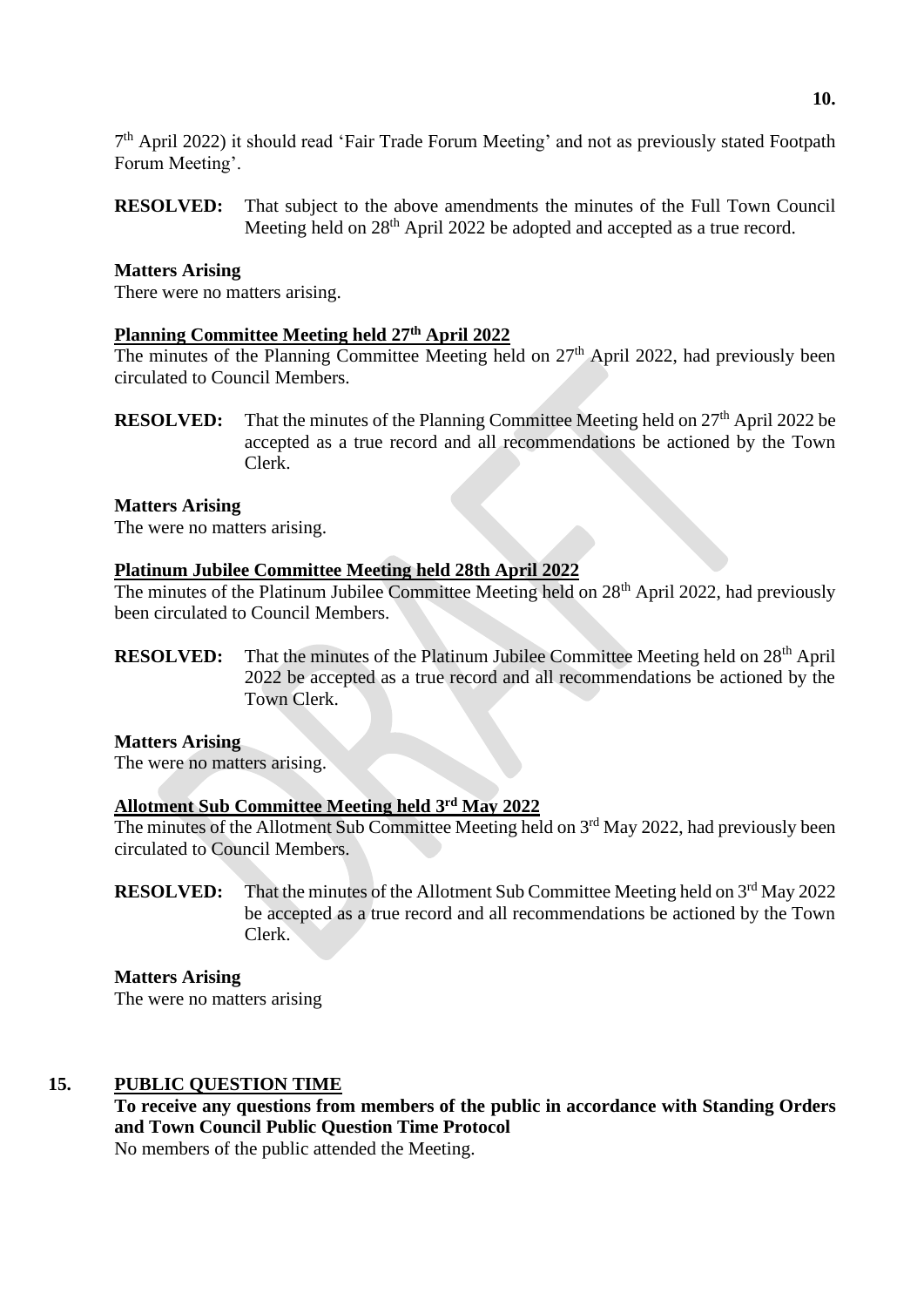# **16. SIGNING OF MINUTES**

# **Signing of Minutes of Previous Meeting**

Councillors noted that the Town Mayor would sign the minutes when next in the Town Council office.

## **17. TOWN MAYOR**

#### **Town Mayors events attended 1st May 2022 to 31st May 2022**

Councillors had previously been circulated with the Town Mayor events attended 1<sup>st</sup> May 2022 to 31st May 2022. Noted.

#### **Questions to the Town Mayor**

There were no questions to the Town Mayor.

# **18. COUNCIL MEETINGS**

#### **Meetings for Month of June 2022**

Councillors had previously been circulated with Meetings for the Month of June 2022. Noted.

# **19. PROCEDURAL MATTERS**

# **Members Announcements**

# **Report from Town Clerk**

The Town Clerk reported that the Queens Platinum Jubilee Celebration Plans were progressing well.

She informed Councillors that the Code of Conduct Training for Councillors was set for 3pm in the Council Chamber on the 30<sup>th</sup> May 2022 for any Councillors able to attend. The Town Clerk advised that representatives from Llanmaes Community Council may also attend this Training Course.

The Town Clerk confirmed that the installation of the new fencing on the Recreation Field, along Illtyd Avenue would commence on Thursday 9<sup>th</sup> June 2022.

She advised that the staff would be undertaking training on the Town Hall exterior lighting at 6pm on Tuesday 31<sup>st</sup> May 2022.

The Town Clerk confirmed that the Community Liaison Administrator had attended her first Youth Council Meeting and had met with representatives from Food Poverty to look at setting up a site in Llantwit Major.

The Town Clerk confirmed the staff had a Meeting with Tom Bowring from the Vale of Glamorgan Council Project Zero Team to look at how the Vale and Town Council can move forward with the project.

The Town Clerk informed Councillors that an Agenda Item would be placed on next month's Full Town Council Meeting to put forward a proposal to go paperless for future Full Town Council Meetings.

# **To receive report on 'Friends of Glamorgan Heritage Coast' 15th May 2022**

Councillor Dr Dickson and Councillor Powell attended a Meeting of the Friends of the Heritage Coast. Councillor Dr Dickson stated that various Committee Members wished to stand down from their positions. Noted.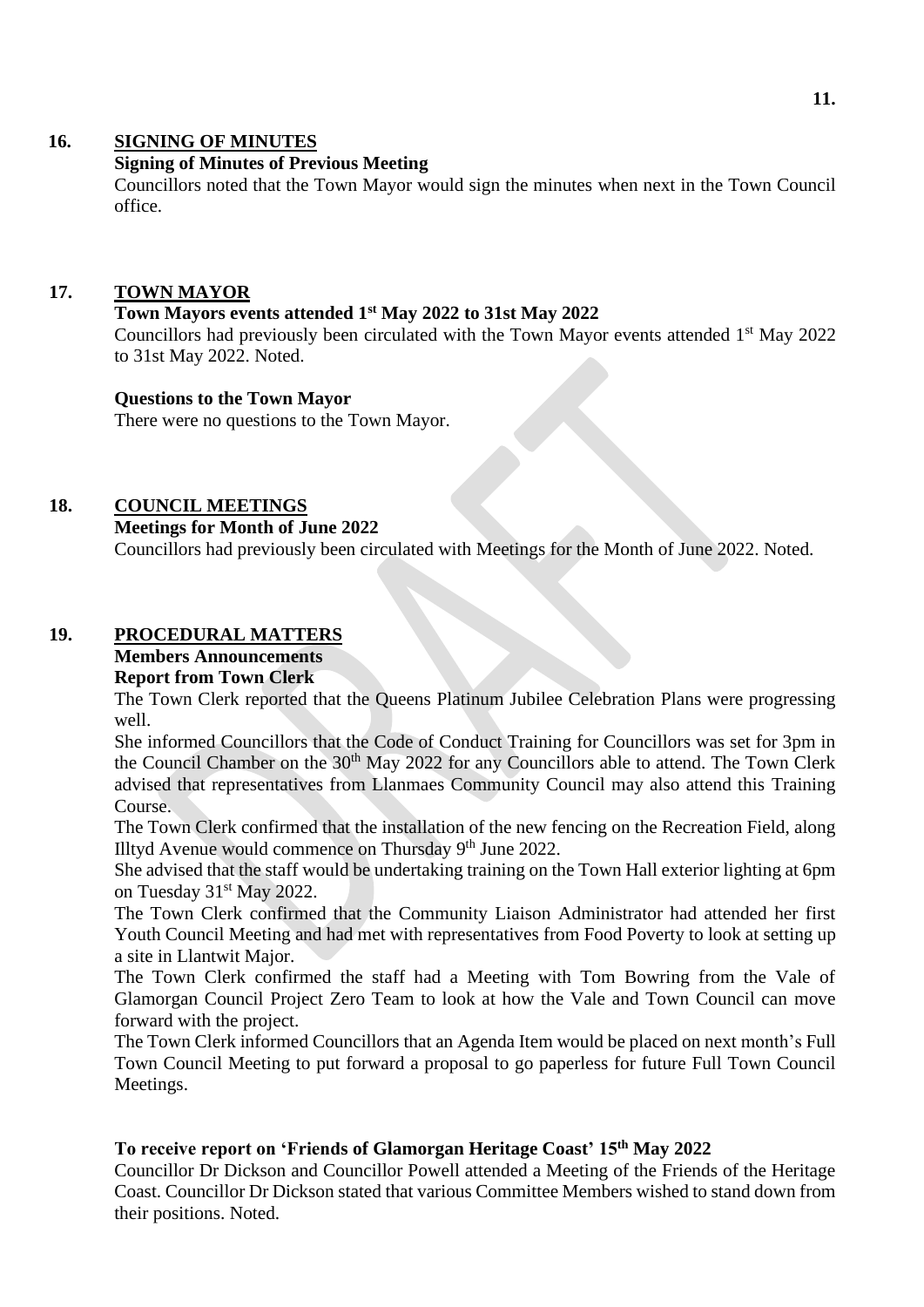# **12.**

#### **Action Tracker**

Councillors had previously been circulated with an up to-date Action Tracker. Noted. Councillor Powell asked if any response had been received from Llantwit Major Football Club re an invitation to meet with the Council and offer future support. The Town Clerk confirmed at present no correspondence had been received. Councillor Mrs Hanks queried if the Action Tracker item re play area space off Partridge Road could be removed.

**RESOLVED**: That the Agenda Item re play area space off Partridge Road should be removed from the Action Tracker. The Town Clerk will continue to monitor progress in the background and bring and further findings back to a future Town Council Meeting.

# **To adopt the Annual Report 2021/22**

Councillors had previously been circulated with the Annual Report for 2021/22.

**RESOLVED:** That the Annual Reports for 2021/22 be adopted.

# **20. FINANCE**

#### **Bank Reconciliation for period 1st April 2022 to 30th April 2022**

Councillors had previously been circulated with a copy of the Bank Reconciliation for period 1st April 2022 to 30<sup>th</sup> April 2022. Noted.

# **Income for the period 15th April 2022 to 19 th May 2022**

Councillors had previously been circulated with a copy of the Income for the period 15th April 2022 to 19<sup>th</sup> May 2022. Noted.

### **Expenditure for the period 15th April 2022 to 19 th May 2022**

Councillors had previously been circulated with a copy of the Expenditure for the period 15th April 2022 to 19<sup>th</sup> May 2022. Noted.

## **Permission to close Sports Development Bank Account following payment of final account to Kingfisher Developments (Wales) Ltd**

Councillors discussed the closing of the Sports Development Bank Account following payment of final account to Kingfisher Developments (Wales) Ltd.

**RESOLVED:** That permission is given to close the Sports Development Bank Account following payment of final account to Kingfisher Developments (Wales) Ltd.

## **To discuss invoice for corporate membership to the institute of Cemetery and Crematorium Management Statement**

Councillors had previously been circulated with an invoice dated 1<sup>st</sup> April 2022 for corporate membership to the institute of Cemetery and Crematorium.

**RESOLVED:** That permission is granted to renew the corporate membership to the institute of Cemetery and Crematorium at an annual cost of £95.00 exc. vat.

## **To discuss Statement of Accounts, Annual Return, Internal Auditors and additional information Report 1st April 2021 to 31st March 2022**

Councillors had previously been circulated with the Statement of Accounts, Annual Return, Internal Auditors and additional information Report 1<sup>st</sup> April 2021 to 31<sup>st</sup> March 2022.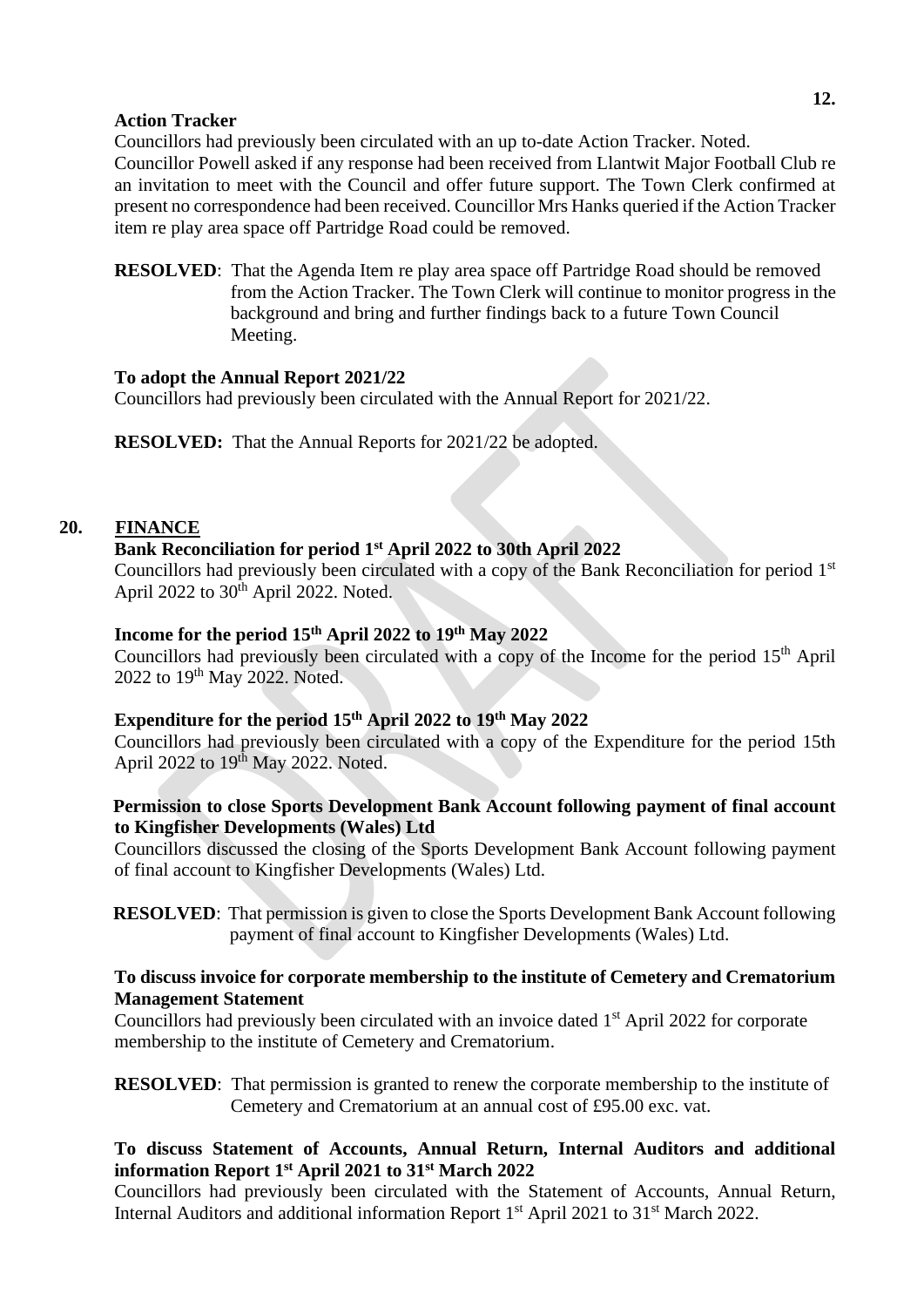Councillors discussed the Internal Audit Report. Councillor Foster raised concerns that some of the recommendations, which are not substantiated, are available for viewing by the public.

**RESOLVED:** That all the paperwork relating the Accounting Statements, Annual Return and Internal Auditor report be signed and forwarded to the External Auditor

# **21. DEVELOPMENT**

#### **To note Planning Application decisions by the Vale of Glamorgan Councils**

Councillors had previously been circulated with a copy of the Vale of Glamorgan Councils Planning Application decisions. Noted.

## **To further discuss emails reference Griffith House, Church Lane, Llantwit Major**

Councillors had previously been circulated with emails dated 26<sup>th</sup> and 28<sup>th</sup> April 2022 reference continuing correspondence about Griffith House, Church Lane, Llantwit Major. Councillors further raised their disappointment at this ongoing issue reference the caravan, still on site, at the above property.

**RESOLVED:** That the Town Clerk and Deputy Town Clerk have permission to continue to request updates reference the caravan situated at Griffith House, Church Lane, Llantwit Major.

# **To note replacement LDP Draft Review Report and Draft Delivery Agreement Update**

Councillors had previously been circulated with a document dated  $13<sup>th</sup>$  May 2022 reference the replacement LDP Draft Review Report and Draft Delivery Agreement Update. Noted.

# **22. CEMETERY**

The following Burial matters were noted.

- 1. Burial of cremated remains Patricia Anderson (reopen plot) E17 on 27th April 2022
- 2. Burial of Michael Anthony Davies (new plot) K6 on 3rd May 2022
- 3. Burial of cremated remains David Fredrick Benjamin Hancock (new plot) Md10 on 16<sup>th</sup> May 2022

#### **RESOLVED:** That approval be granted for the Exclusive Right of Burial Certificate to be issued and sealed on behalf of the Town Council in respect of matter 2 and 3.

**To discuss letter received from residents requesting heightening of tap to acceptable level**  Councillors had previously been circulated with a letter dated 18th May 2022 from residents requesting heightening of the tap to an acceptable level. Councillors further discussed the resident's concerns.

**RESOLVED:** That a small hose be attached to the tap to make it easier for residents to fill containers. A watering can also be purchased and left by the tap for use. A letter be written to the resident informing them of the decision taken.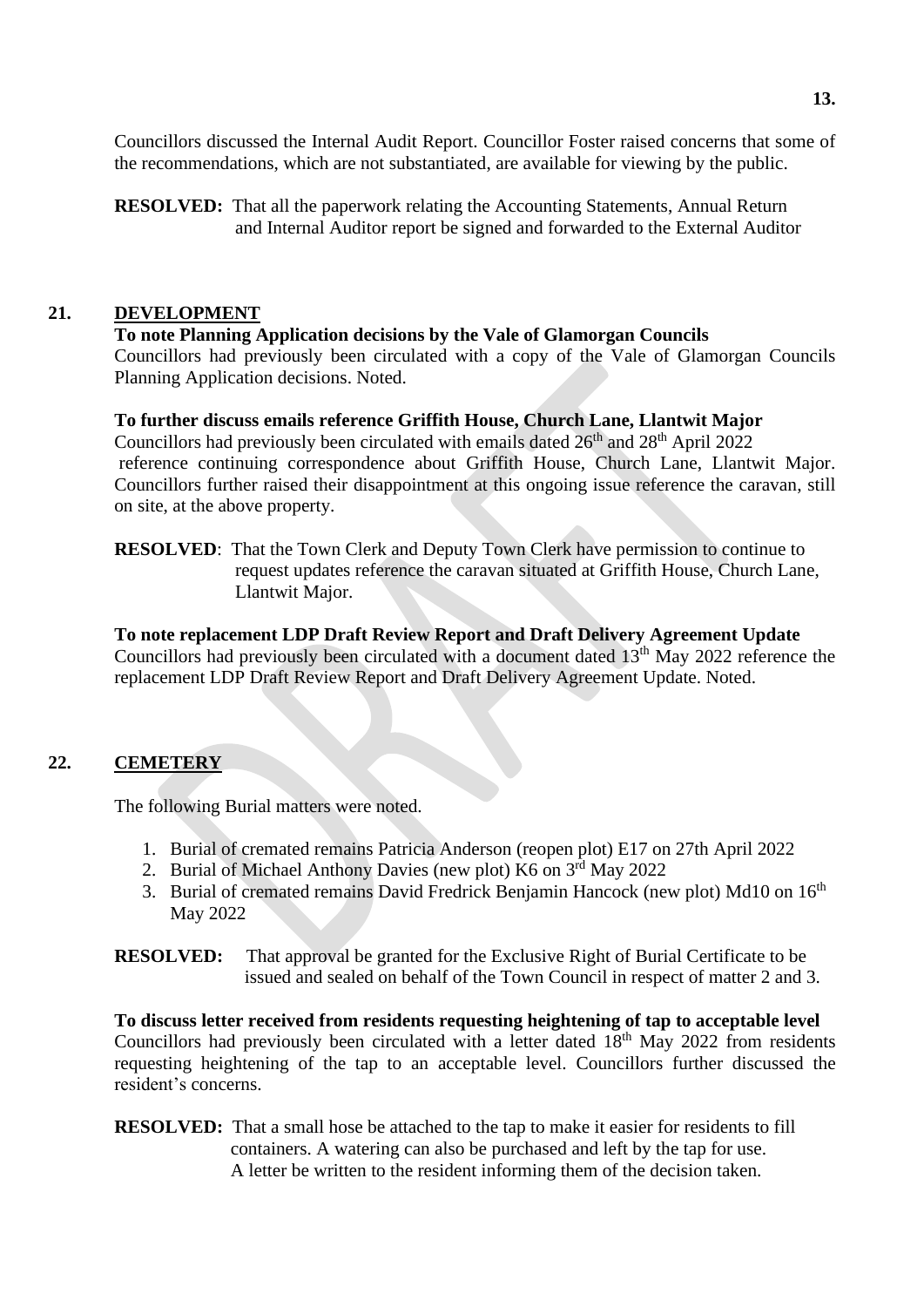# **23. RECREATION AND OPEN SPACES**

# **To discuss Annual Play Area Inspections**

Councillors had previously been circulated with an email dated  $12<sup>th</sup>$  May 2022 detailing the cost of the Annual Independent Play Area Inspection.

**RESOLVED** : That permission is granted to undertake the Annual Independent Play Area Inspection in June /July 2022 at a cost of £72.50.

#### **To discuss letter re large pole (CCTV Camera) being installed in Lorna Hughes Park**

Councillors had previously been circulated with a letter dated 27<sup>th</sup> April 2022 from Deborah Gibbs (Vale of Glamorgan Council) reference the large pole (CCTV Camera ) installed in Lorna Hughes Park. Councillors noted that they had no objection to a CCTV Camera being placed in the park but thought it would have been courtesy that permission had been sought first. Councillors queried ownership and maintenance of the pole/camera once installed.

- **RESOLVED**: That a letter be written to the Community Safety and Partnership Manager of the Vale of Glamorgan Council stating that permission is granted for the installation of a pole and CCTV camera in Lorna Hughes Park. Request clarification from the Vale of Glamorgan Council on the following points:
	- 1. Who is responsible for ownership and maintenance of the pole/CCTV camera?
	- 2. Who is responsible for insuring the pole and camera?
	- 3. Where will the pictures taken be viewed from?
	- 4. Do signs need to be installed in the park re CCTV camera in operation and do our regular Hirers (that use the park) need to be informed directly of the CCTV camera?

# **To discuss email re Local Places for Nature – 2022 Applications**

Councillors had previously been circulated with an email dated 4<sup>th</sup> May 2022 re Local Places for Nature – 2022 Applications. Councillor Mrs Hanks stated that Stradling Park would have been an excellent project to apply for the 2022 Application. Councillors reiterated their frustration that that due to ongoing legalities the transfer of this area to the Town Council from the Vale of Glamorgan Council was still ongoing. Councillors further discusses the categories of the 2022 Application.

**RESOLVED:** That permission be granted to apply for a Local Places for Nature 2022 Development Package incorporating the wildlife garden theme.

# **24. OLD SCHOOL**

# **To discuss email re official lighting up of Town Hall**

Councillors had previously been circulated with an email dated 18<sup>th</sup> May 2022 re an official lighting up ceremony of the Town Hall. Councillor Powell stated that as the Ukrainian colours of blue and yellow were to illuminate the front of the Town Hall he wished to propose inviting some of the Ukrainian families (now settling in our town) to an official lighting up ceremony.

**RESOLVED:** That the Town Council look at setting a date for an official lighting up Ceremony.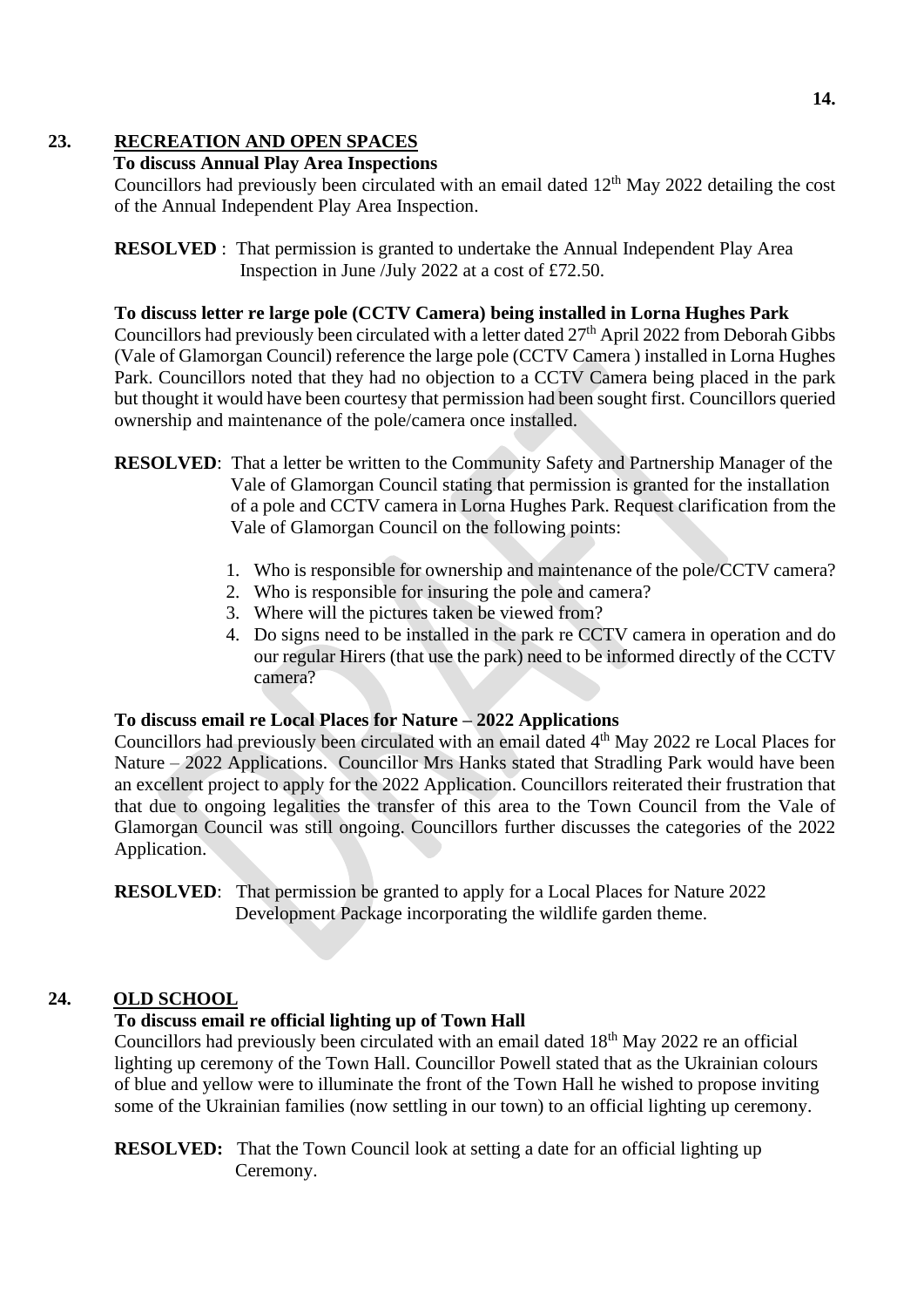## **25. TOWN HALL**

**To discuss agenda brief re use of Council Chamber for English Lessons, Ukraine families** Councillors had previously been circulated with an Agenda Brief re use of the Council Chamber for English Lessons for Ukraine families. Councillors were informed that there were numerous weddings booked in the Council Chamber over the new few months and most Hybrid Council Meetings were undertaken from the Chamber. Councillors discussed alternative venues for the English Lessons.

**RESOLVED:** That an email be sent proposing the following alternative locations for hosting English Classes for Ukraine families:

Illtud House, Ysgol Ddraig, Atlantic College, CF61 Building

# **26. VALE OF GLAMORGAN COUNCIL**

# **To note decision re Consultation Report – Llanmaes Road September 2021**

Councillor Mrs Hanks declared an interest.

Councillors had previously been circulated with the decision note re the Consultation Report

Llanmaes Road September 2021. Noted.

# **27. WELSH GOVERNMENT**

#### **To note Climate Change Newsletter May 2022**

Councillors had previously been circulated with the Climate Change Newsletter May 2022. Noted.

#### **28. MISCELLANEOUS**

# **To discuss email re presentation on Woodland Creation**

Councillors had previously been circulated with an email dated 19<sup>th</sup> April 2022 re a presentation on Woodland Creation.

**RESOLVED:** That an email be sent to Pryor & Ricket Silviculture thanking them for the invitation but must decline due to the Town Council having no new areas where trees can be planted.

# **To note letter of thanks from Mrs Heather March MBE**

Councillors had previously been circulated with a letter dated 1<sup>st</sup> May 2022 from Mrs Heather March MBE thanking the Town Council for her Award. Noted.

**To discuss email re torn raincoat from sitting on new memorial bench outside Cenotaph**  Councillors had previously been circulated with an email dated 16<sup>th</sup> May 2022 from a resident re

a torn raincoat from sitting on the new memorial bench outside the Cenotaph. The Town Clerk confirmed that the staff had inspected the bench and could find no sharp edges and confirmed that the ownership of the bench fell under the Vale of Glamorgan Council remit.

**RESOLVED:** That an email be sent to the resident of the torn raincoat informing them that with her permission the complaint would be forwarded to the Vale of Glamorgan Councils' relevant department for their further consideration.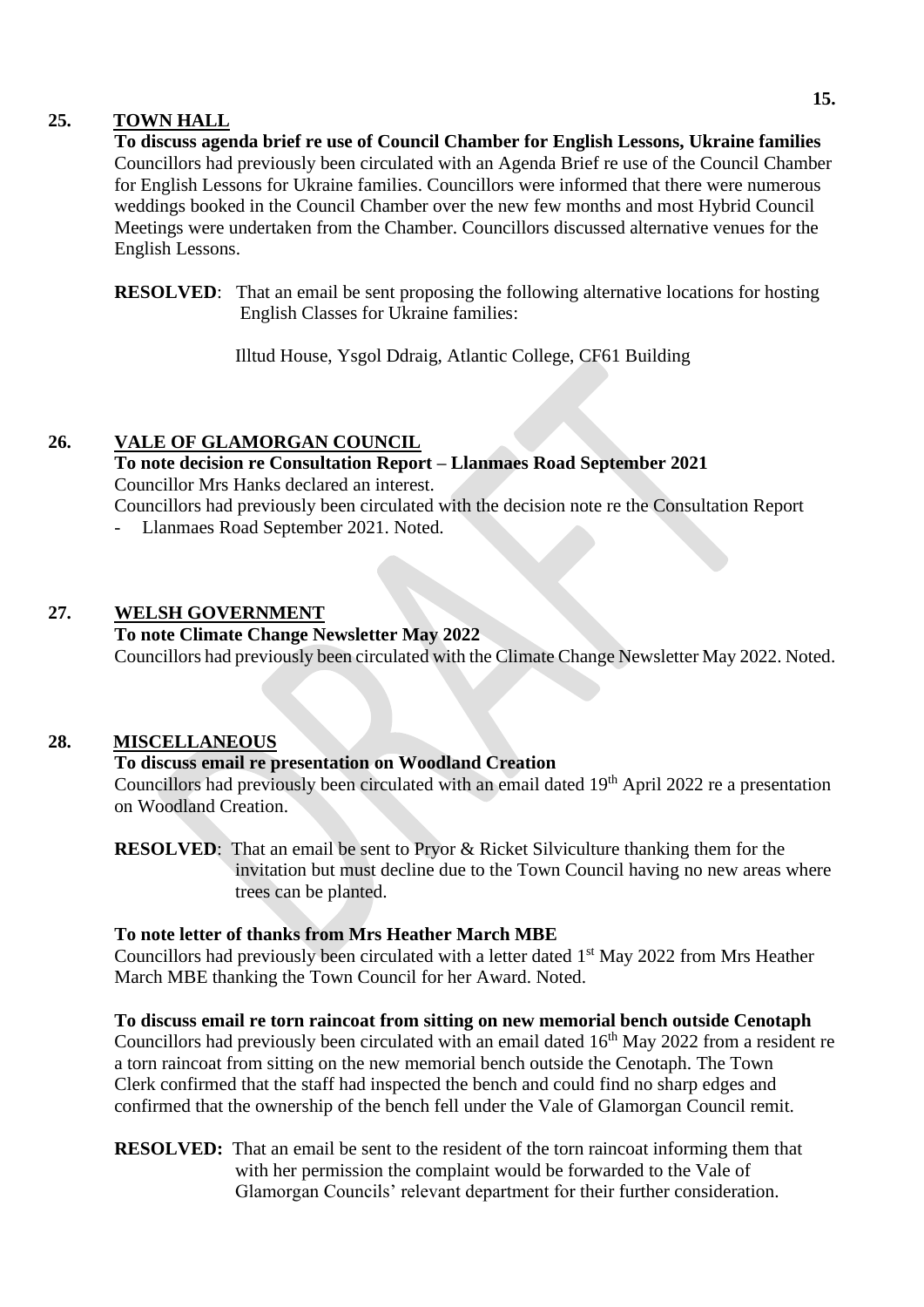# **To discuss undertaking an Audit Wales Survey of Welsh Town /Community Councils**

Councillors had previously been circulated with an email dated  $3<sup>rd</sup>$  May 2022 regarding undertaking an Audit Wales Survey of Welsh Town /Community Councils

# **To note letter of thanks from Boverton WI**

Councillors had previously been circulated with a letter of thanks from Boverton WI. Councillors discussed how saddened they were to here of the closure of Boverton WI and noted their thanks for all their support at Civic and Remembrance Services.

**RESOLVED**: That a letter of thanks be sent to Boverton WI stating the Town Council were saddened to here of the closure of Boverton WI but wished to thank them for all their support and attendance at Civic and Remembrance Services.

# **To note email from Town Twinning Association regarding visit to Le Pouliguen**

Councillor Foster, Councillor Deakin and Councillor Lewis declared an interest. Councillors had previously been circulated with an email dated  $20<sup>th</sup>$  May 2022 from from Town Twinning Association regarding a visit to Le Pouliguen. Noted.

# **To discuss email for training from Jacob Abraham Foundation**

Councillors had previously been circulated with an email dated  $20<sup>th</sup>$  May 2022 from Jacob Abraham Foundation. Councillors and staff both agreed they wished to take part in SBI training and would be interested in undertaking the 90 minutes course in July 2022.

**RESOLVED**: That an email be written to the Jacob Abraham Foundation stating the Town Council and Staff would be interested in arranging the 90-minute training course in July 2022.

**RESOLVED:** That the Town Clerk be given permission to complete the Audit Wales Survey of Welsh Town /Community Councils